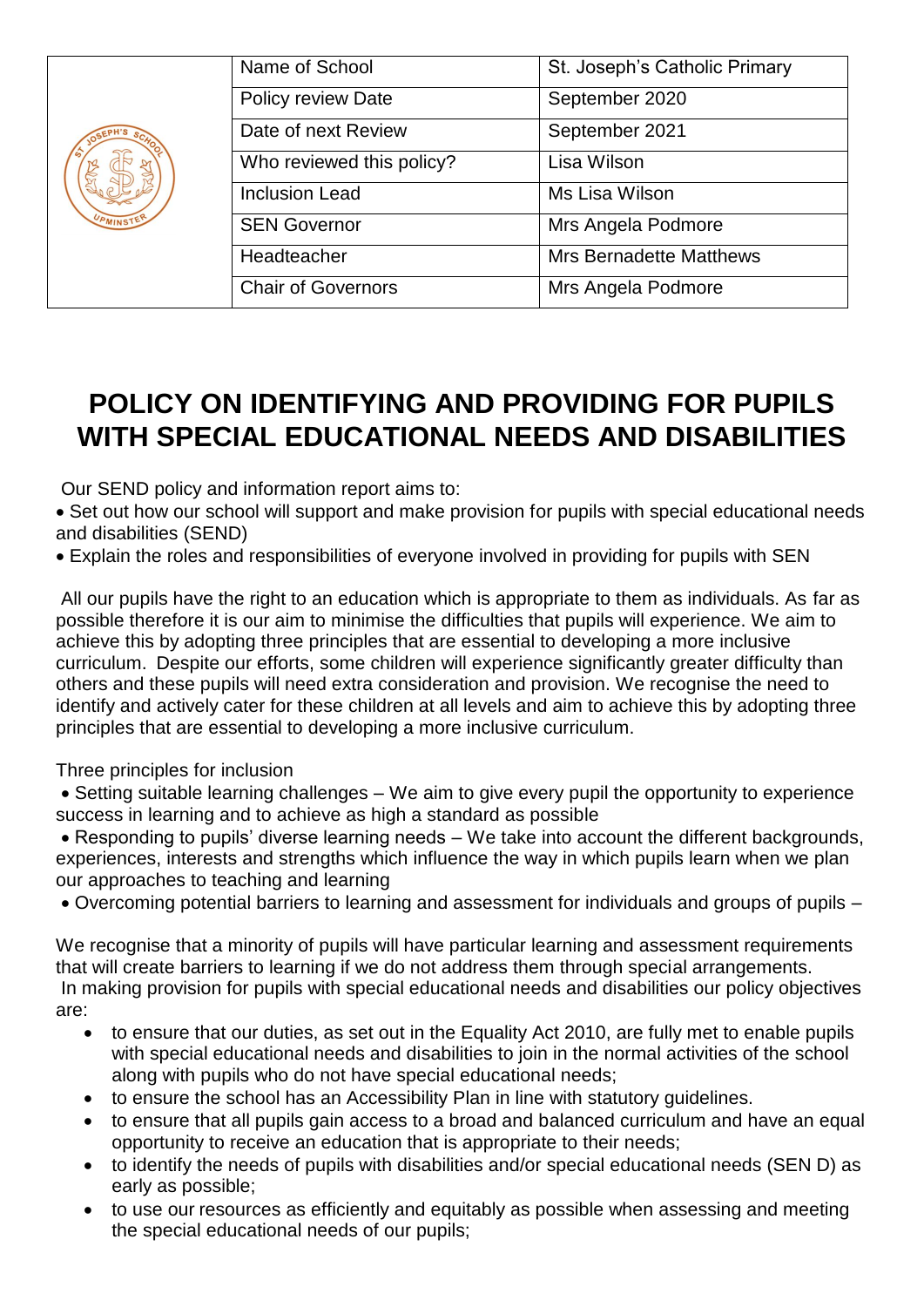- to provide a graduated approach in order to match educational provision to pupils' needs;
- to develop a partnership with parents/carers in order that their knowledge, views and experience can assist us in assessing and providing for their children;
- to take into account the ascertainable wishes of the children and young people concerned and, involve them in decision making in order to provide more effectively for them;
- to make reasonable adjustments to enable children and young people with disabilities to access the whole school curriculum including school trips and out of school hours activities and learning;
- to ensure effective collaboration with Local Authority (LA) services, health services and social care in order to ensure effective action on behalf of pupils with special educational needs and disabilities;
- to ensure that all staff are aware of their responsibilities towards children and young people with special educational needs and are able to exercise them;
- to carry out the above promptly and with sensitivity in order to avoid embarrassment or further disadvantage to the children and young people we are seeking to help.

It is important that all children at St Joseph's Catholic Primary School are given the opportunity to fulfil their full potential.

## **Legislation and guidance**

This policy and information report is based on the statutory Special Educational Needs and [Disability \(SEND\)](https://assets.publishing.service.gov.uk/government/uploads/system/uploads/attachment_data/file/398815/SEND_Code_of_Practice_January_2015.pdf) Code of Practice and the following legislation:

 [Part 3 of the Children and Families Act 2014,](https://www.legislation.gov.uk/ukpga/2014/6/part/3) which sets out schools' responsibilities for pupils with SEN and disabilities

 [The Special Educational Needs and Disability Regulations 2014,](https://www.legislation.gov.uk/uksi/2014/1530/contents/made) which set out schools' responsibilities for education, health and care (EHC) plans, SEN co-ordinators (SENCOs) and the SEN information rep

## **Definitions**

A pupil has SEN if they have a learning difficulty or disability which calls for special educational provision to be made for them. They have a learning difficulty or disability if they have:

A significantly greater difficulty in learning than the majority of others of the same age, or

 A disability which prevents or hinders them from making use of facilities of a kind generally provided for others of the same age in mainstream schools Special educational provision is educational or training provision that is additional to, or different from, that made generally for other children or young people of the same age by mainstream schools.

## **Roles and responsibilities**

The Inclusion Lead is Lisa Wilson [senco@st-josephs.havering.sch.uk](mailto:senco@st-josephs.havering.sch.uk)

They will:

 Work with the headteacher and governing body to determine the strategic development of the SEND policy and provision in the school

 Have day-to-day responsibility for the operation of this SEND policy and the co-ordination of specific provision made to support individual pupils with SEND, including those who have EHC plans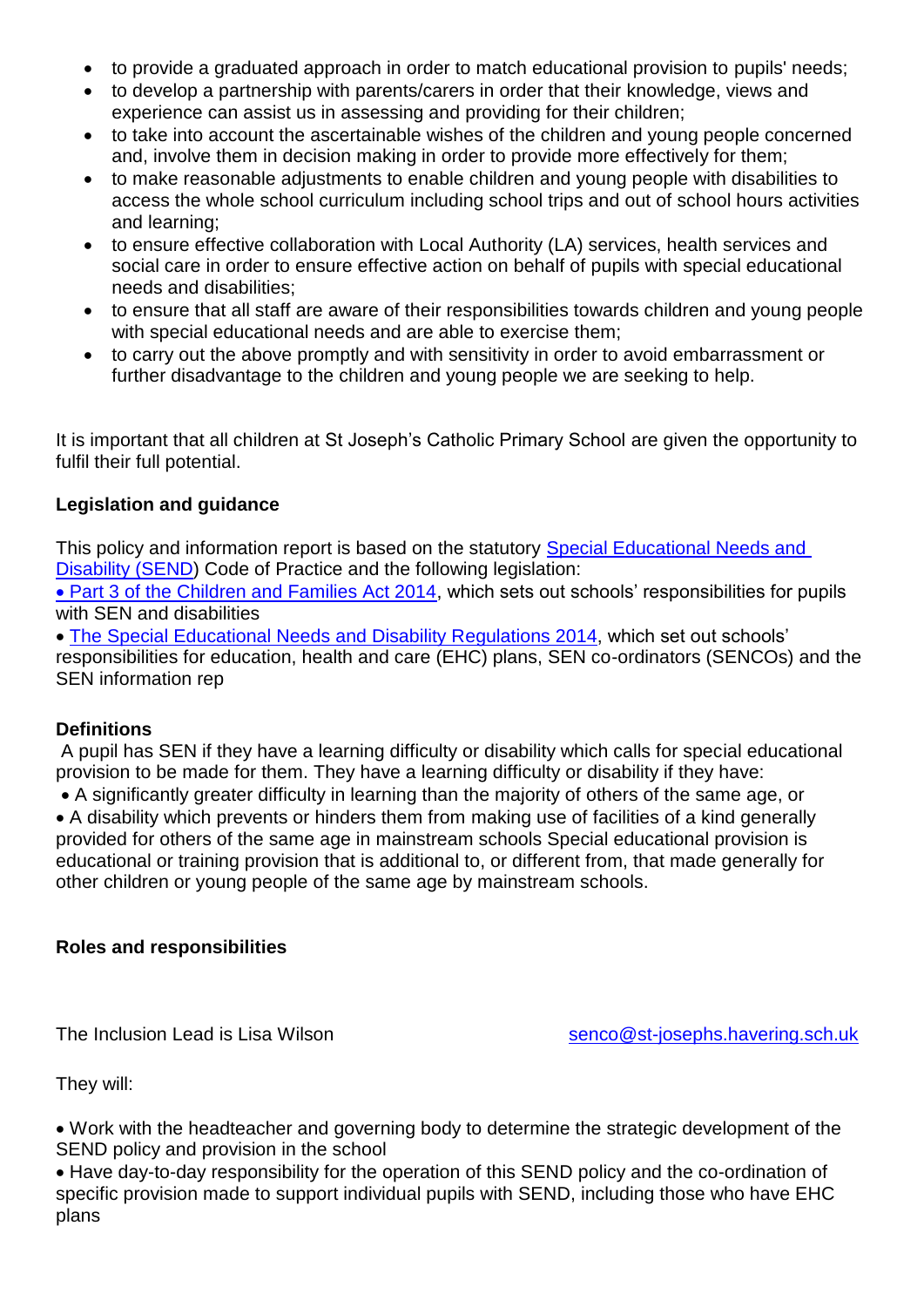- Provide professional guidance to colleagues and work with staff, parents, and other agencies to ensure that pupils with SEND receive appropriate support and high- quality teaching
- Advise on the graduated approach to providing SEN support
- Advise on the deployment of the school's delegated budget and other resources to meet pupils' needs effectively
- Be the point of contact for external agencies, especially the local authority and its support services
- Liaise with potential next providers of education to ensure pupils and their parents are informed about options and a smooth transition is planned
- Work with the headteacher and governing body to ensure that the school meets its responsibilities under the Equality Act 2010 with regard to reasonable adjustments and access arrangements
- Ensure the school keeps the records of all pupils with SEND up to date

Lisa Wilson gained her National SEND accreditation in 2021.

# **The SEND Governor**

The SEND governor will:

- Help to raise awareness of SEN issues at governing board meetings
- Monitor the quality and effectiveness of SEN and disability provision within the school and update the governing board on this
- Work with the headteacher and Inclusion Lead to determine the strategic development of the SEND policy and provision in the school

# **The Headteacher**

The headteacher will:

 Work with the Inclusion Lead and governing body to determine the strategic development of the SEND policy and provision in the school

Have overall responsibility for the provision and progress of learners with SEN and/or a disability

# **Class Teachers**

Each class teacher is responsible for:

The progress and development of every pupil in their class

Working closely with any teaching assistants or specialist staff to plan and assess the impact of support and interventions and how they can be linked to classroom teaching

 Working with the Inclusion Lead to review each pupil's progress and development and decide on any changes to provision

Ensuring they follow this SEND policy

# **SEN information report**

Please see separate information- on school website. A paper copy can be made available on request. Please contact the school office. [Office@st-josephs.havering.sch.uk](mailto:Office@st-josephs.havering.sch.uk)

# **Monitoring arrangements**

This policy and information report will be reviewed by Lisa Wilson Inclusion Lead, every year. It will also be updated if any changes to the information are made during the year. It will be approved by the governing body.

# **Admission arrangements**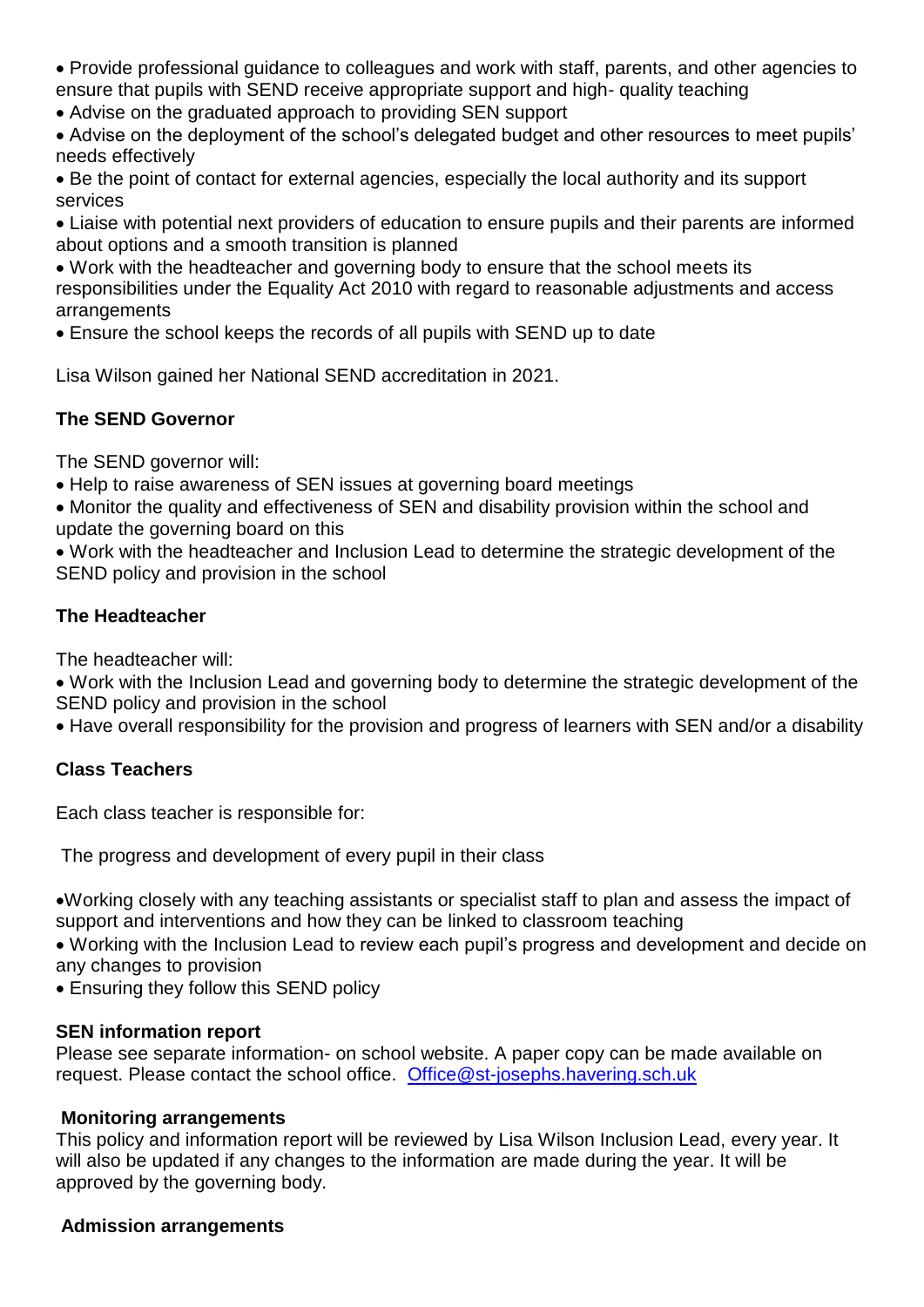All children regardless of SEND are admitted to St Joseph's Catholic Primary School in line with LA Policy. Specific medical problems are reported to the school by the parents. Detailed records for all children are received from the Infant/nursery feeder school at the end of the Summer Term. The school aims to meet the needs of any pupil whom the parent wishes to register at the school as long as a place is available and the admission criteria are fulfilled. This includes pupils with disabilities who we anticipate might attend. The currently agreed admissions policy of the Governors makes no distinction with regard to pupils who have SEND. No pupil can be refused admission solely on the grounds that s/he has SEND except where the pupil is the subject of an Education, Health and Care Plan under the Children and Families Act 2014 and the Local Authority has indicated that the provision required is incompatible with that available at our school.

## **Identification**

The school recognises the importance of early identification whether more or less able and the assessment and provision for any child with SEND. In addition to the initial information listed below the school will employ further screening where appropriate

## **Initial information required**:

- 1. National Curriculum Assessments
- 2. Individual Records
- 3. Reading Test Results
- 4. Class Teacher and parents' observations
- 5. Consultation with previous Class teacher/Inclusion Lead /Support Teacher
- 6. Information from outside agencies
- 7. Outcomes of school based and standardised assessments
- 8. Liaison with, and information from, our feeder pre- schools.

# **Assessment and Testing**

Reading and phonic tests may be used to assess reading and phonics. Children in the foundation stage can be screened on-entry using Language Link; some may also be screened using Speech Link. Termly assessments are used to assess reading, writing and maths. If specific difficulties are highlighted at this stage or later, further diagnostic tests are administered for example Junior Language Link or the Essential Reading test.

## **Aims and objectives**

Aims

- Early identification of those children requiring extra help and support.
- Inform and involve parents/carers.
- To involve class teachers in the assessment and management of programmes of work and help them understand their responsibilities.
- Attention to be paid to improve the child's self-esteem and minimise any sense of feeling/being different from his/her peers.
- To be aware of talents that are not necessarily of an academic nature.
- Initiate an individual staged programme of work, to be monitored and updated regularly.
- Ensure all children have access to the National Curriculum while receiving an education appropriate to their needs.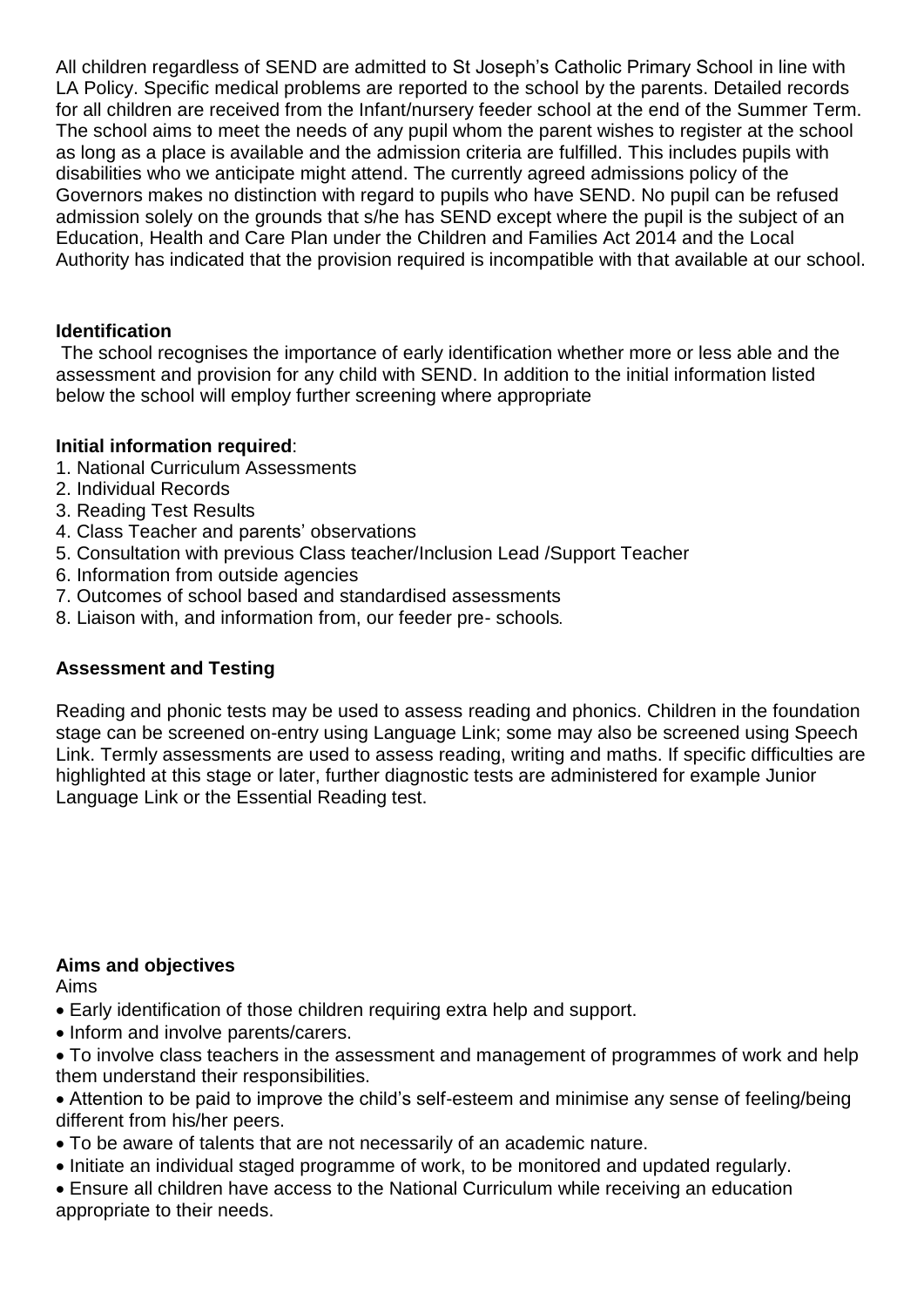To take into account, where appropriate, the ascertainable wishes of each child concerned, in order to provide more effectively for him/her. To be concerned for the whole child – socially, spiritually, physically and intellectually.

 To ensure that all children are working on the appropriate national curriculum level for their ability.

#### **Objectives**

- Encourage and enable active involvement by the Class teacher
- Each teacher to provide differentiation within class work when necessary.

 Provide, at least annually, standardised tests in addition to the National Curriculum, in order to ensure correct identification of SEND. This is in addition to class teachers ongoing assessment.

- Ensure regular assessment, monitoring and review procedures are in place.
- Regular and positive interaction with parents/carers developing a closer relationship.
- Encourage liaison between class teachers to ensure continuity year by year plus key stages.
- Provide easy access to extra resources to help with support and extension work.
- Ensure spelling is systematically taught throughout the school.

#### **Criteria for success**

Support and commitment of the staff in implementing the Special Needs and Disability Policy Document

• In being very clear about the appropriate learning objectives and tasks to best meet each child's needs.

• In being systematic and consistent in the implementation, monitoring and recording of SEND

• In breaking down and making teaching points explicit and expectations very clear at all times. • In keeping the parents informed of successes, however small. There will be regular review meetings for all children receiving extra support,

## **Support and commitment of parents**

- Confidence that the school's SEND policy is in place.
- That they have a positive role to play in supporting the child and the school.
- That channels of communication are always valued and open to them.

## **The Child**

- Feels positive about having support
- Is aware of their own shortcomings, but strengths are valued and seen to be valued.
- Has targets set so that success can be achieved.
- Feels more in control of their own learning. Closing the audit loop
- Identifying the problem.
- Assessing the severity of the problems.
- Determining the optimum intervention.

 Checking that the intervention is achieving the desired effect i.e. ensuring that children reach their full potential.

## **School Procedures**

Access to the school's broad and balanced curriculum is achieved for pupils by differentiation of work by teachers through Quality First Wave One teaching. Pupils falling just below national expectations will usually benefit from Wave Two catch-up programmes. When a pupil is consistently and significantly falling behind normal expectations, Wave Three interventions will be implemented (SEND Support)

## **SEND Support**

This follows an ASSESS, PLAN, DO, REVIEW model of graduated intervention.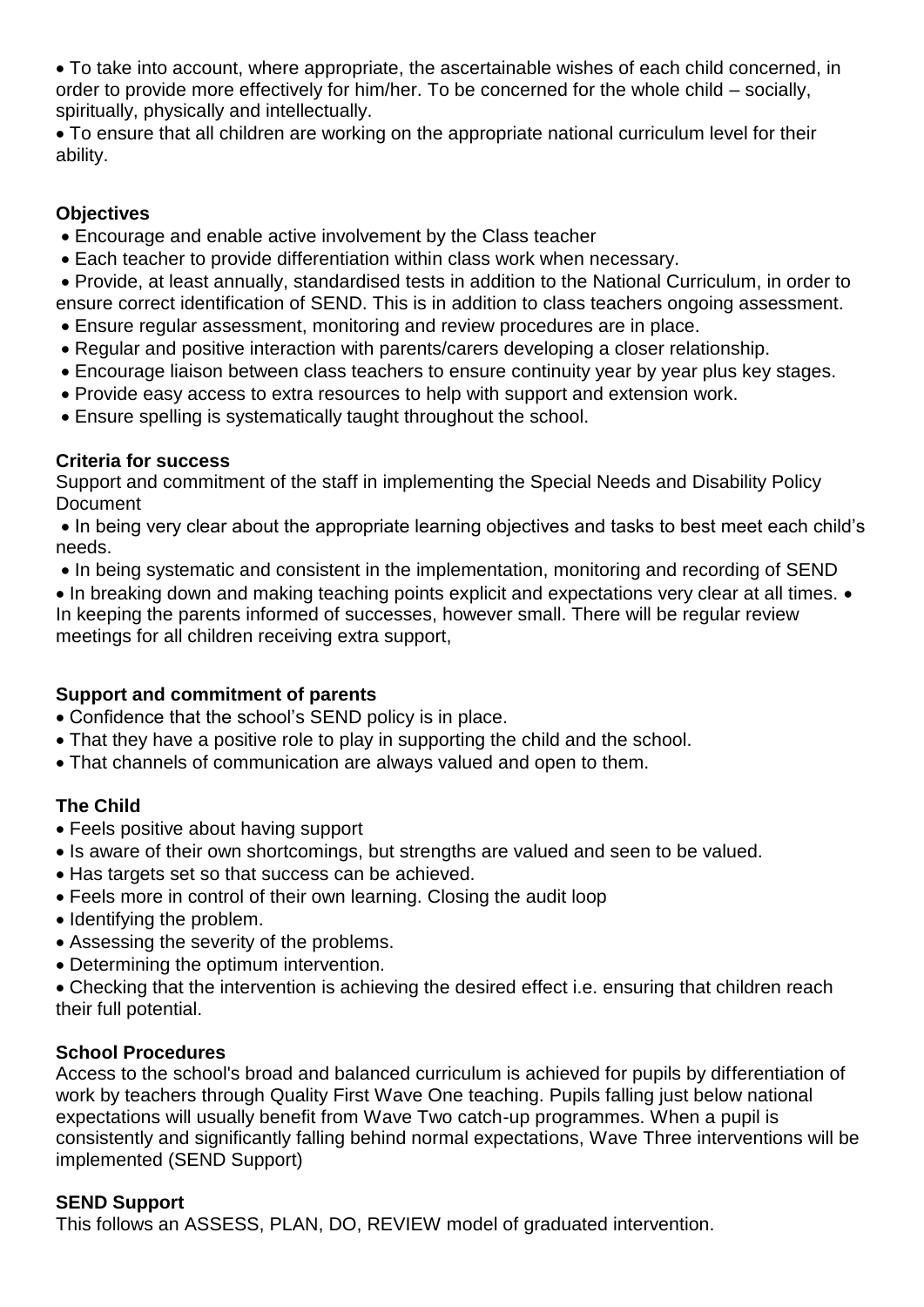1. An important feature of SEN Support is the collection of all known information about the pupil and that those in regular daily contact with the pupil should attempt to deal with the concerns raised. When a teacher, or SENCo identifies a pupil with special educational needs they will provide interventions ADDITIONAL TO or DIFFERENT FROM those provided as part of the school's usual differentiated curriculum offer. Consideration will be given when setting homework that it is also differentiated according to the pupil's speed of working.

2. The triggers for intervention will be concerns about the individual pupil who, despite receiving differentiated learning opportunities;

• makes little or no progress

 shows signs of difficulty in developing literacy and numeracy skills that result in significantly poor attainment in line with Borough Guidance

 persistent emotional difficulties which continue despite management techniques generally used in the school

has significant sensory or physical problems that impact on their ability to learn

 has communication and/or relationship difficulties which continue despite differentiated approaches to the curriculum.

3. The parents/carers of the pupil will be informed as soon as concerns emerge and will be consulted with by appropriate staff, and the views of the pupil sought.

4. All information about the pupil from within the school, together with any additional information from the parents will be considered.

5. The Inclusion Lead will undertake further assessment of the pupil as appropriate and may use outside specialists to enhance the provision being made.

6. The Inclusion Lead will facilitate the collection of all available information about the pupil. Information will be collected from;

- within the school
- progress tracking information
- parents/carers and the pupil.

7. The Class Teacher, working the Inclusion Lead should agree in consultation with the parents/carers and the pupil the adjustments, interventions and support to be put in place and the targets to be achieved. This should be recorded in an Individual Education Plan (IEP).

8. The pupil's class teacher will be responsible for working with the pupil on a daily basis and for planning and delivering the Individual Education Plan (IEP).

9. All staff will be involved in providing further help to pupils

10. The IEP will be reviewed on a termly basis.

11. The pupil and parents will take part in the review process and will be involved in setting further targets. Subsequent IEPs will reflect strategies to meet their needs and show a graduated response to those needs.

12. A request for additional advice from external services may be made at this stage. It is anticipated the decision to seek further advice will be taken by the Inclusion lead in consultation with teaching staff, parents and pupil.

13. Specialist assessment arrangements may need to be made and the Child & Community Psychology Service involved at this time.

14. Progress may be such that the pupil is no longer giving cause for concern and can revert to being subject to the usual differentiated curriculum available to all pupils.

15. If the pupil or young person:

continues to make little or no progress in specific areas over a long period of time

 continues working at National Curriculum levels substantially below that expected of pupils of a similar age

continues to have difficulty in developing literacy and numeracy skills

 has emotional difficulties, which substantially and regularly interfere with their learning or that of the class, despite having an individualised management programme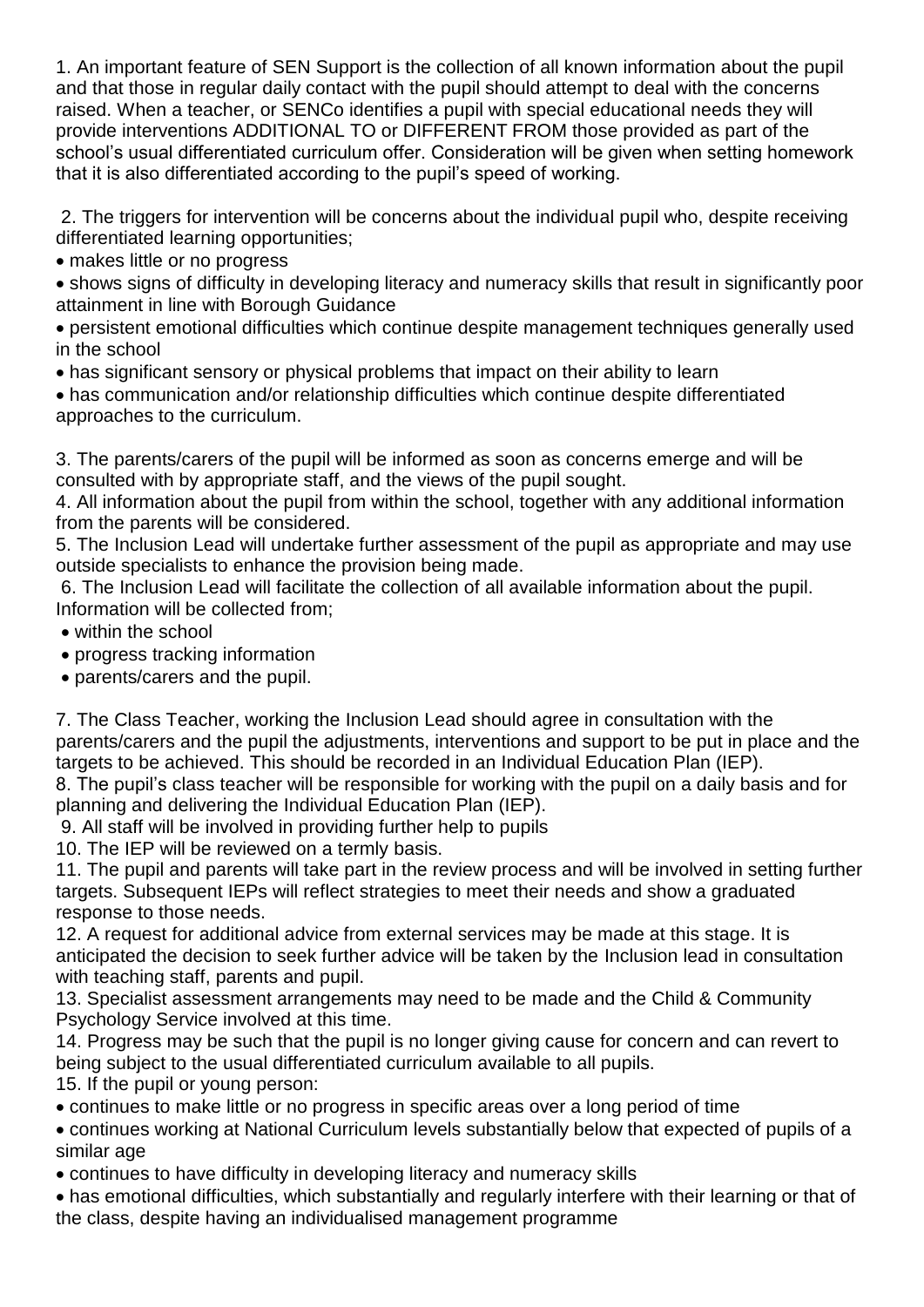has sensory and/or physical needs, and requires additional specialist equipment, and/or regular advisory visits from an outside agency

 has ongoing communication or relationship difficulties which impedes social development and acts as a barrier to learning

 is receiving at least £6,000 of support and any pupil premium to which they are entitled then a statutory assessment may be sought from the Local Authority

# **School Request for a Statutory Assessment**

The Inclusion lead will again take a leading role and will provide information including:

- the school's action through Assess, Plan, Do, Review cycles
- individual progress plans for the pupil
- records of regular reviews for at least a twelve month period
- an individual provision map
- the pupil's health, including a medical history where relevant
- tracking of progress in National Curriculum levels
- attainments in literacy and numeracy
- educational assessments from an advisory specialist support teacher or educational psychologist
- views of the parent and child
- involvement of other professionals
- involvement of the social services or education welfare services
- pupil attendance details
- recent hearing and vision checks

Where there is agreement to proceed, the LA will take the lead in assessing and determining the provision that must be made to meet the pupil's special educational needs. The school's role here is to continue to support the pupil and this remains the case if the LA decides not to draw up an Education, Health and Care Plan following an assessment.

## **Education, Health and Care Plan**

If the LA does draw up an Education, Health and Care Plan then the school's role is as follows: 1. The Head Teacher/Inclusion Lead will implement the recommendations

2. Short-term targets will be set and reviewed at least three times a year. The strategies to meet those targets will record only that which is ADDITIONAL TO or DIFFERENT FROM the differentiated curriculum.

- 3. Progress will be formally reviewed by holding an annual review meeting.
- 4. The Head Teacher/Inclusion Lead will seek;
	- written advice from parents and professionals
	- ascertain the views of the pupil
	- convene the review meeting 10
	- prepare a review report for the LA
- 5. Those to be invited at least two weeks before the meeting are;
	- the pupil's parent/carer
	- relevant teacher/s and TA/s
	- representative of the LA
	- $\bullet$  the pupil

 where appropriate representatives of health and social services, other professionals closely involved and, in the year of transfer to further education, the receiving SENCo.

6. The review report will be copied to parents, LA and other relevant professionals no later than 10 days after the meeting or at the end of term, whichever is the earliest.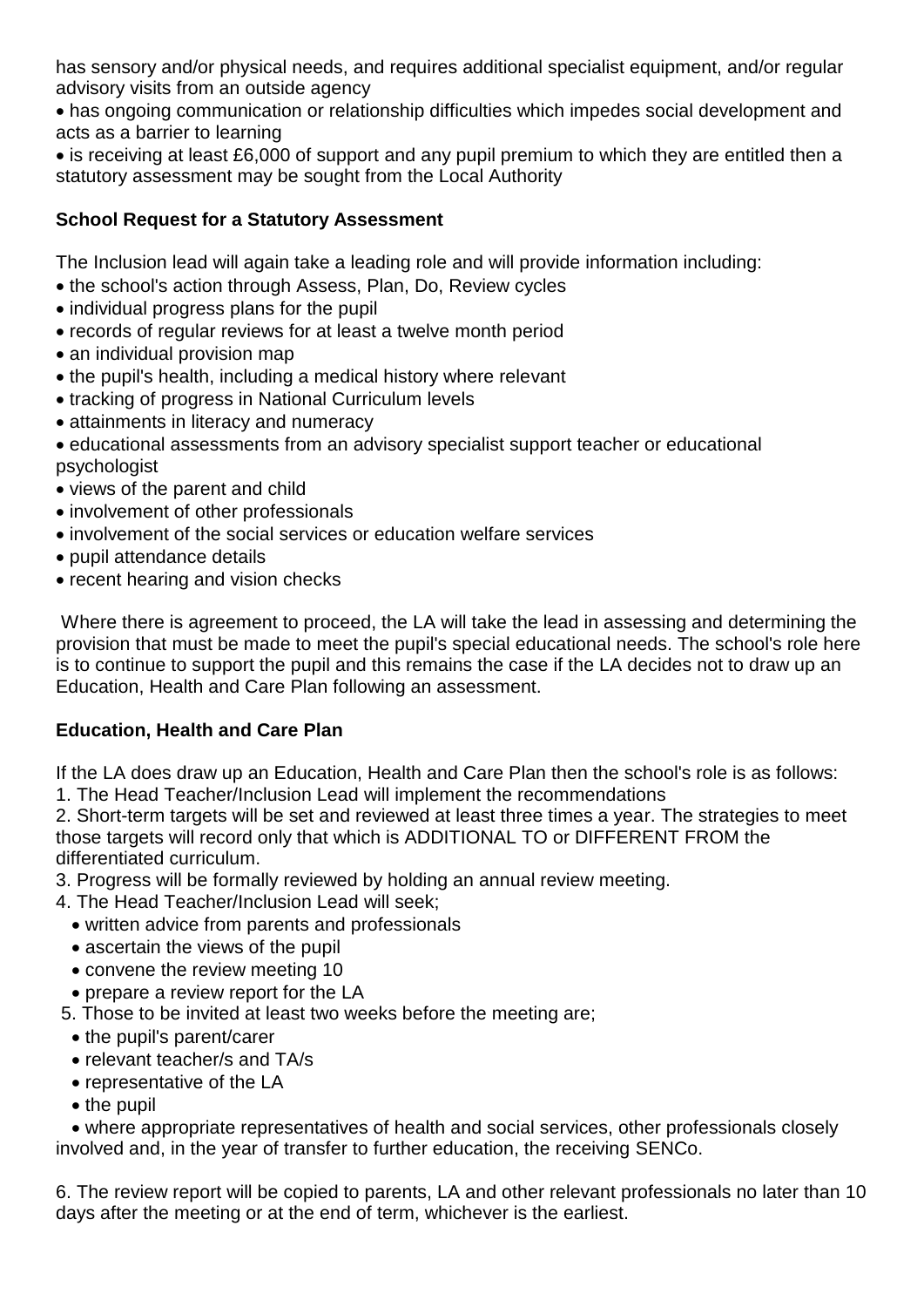The Annual Review in Years Five and Six The annual review in Year Five should be held no later than the end of the Spring Term. The review should suggest amendments to the pupil's Education, Health and Care Plan if required. The Plan once amended will be used to inform the consultation for secondary schools in the following Autumn Term. Following this review planning for the transfer to secondary school will be undertaken. Part of this process will be arranging the Year Six annual review in the Spring Term or as early as possible thereafter, to which the SENCo or their representative from the receiving secondary review will be invited. This must be a person centred review and a one-page profile written to go with the pupil to secondary school.

#### **Confidentiality**

In view of the sensitive nature of the information contained within the IEP forms and pupil individual profiles, all paperwork should be filed and the confidentiality of all paperwork should be respected. This is to be kept in files in classrooms, copies held by Inclusion Lead. The Final Review in School The final annual review carried out preferably in the Autumn Term in the school will identify the young person's likely destination on leaving school. INCLUSION We are fully committed to the principle of inclusion and the good practice, which makes it possible.

Our policy, as set out in this document, will enable pupils with SEND to be an integral part of our school community. Regardless of the stage pupils have reached all pupils will be given full access to the full range of activities the school has to offer. This will be achieved by careful consideration of the needs of each pupil and by either modifying activities or by providing support that will help the pupil to participate in them. Pupils will only be withdrawn when: 1) They will benefit from some intensive individual work on a cross curricular skill 2) It is clearly inappropriate, or medical advice indicates that it is unsafe for the pupil to participate and some alternative has been arranged

#### **Involving pupils and parents/carers**

The views of parents will be sought at all stages of assessment and provision. The views of the pupil will be ascertained and the pupil will be directly involved in the process. All communication involving decisions about a pupil will be recorded and dated. Letters to parents regarding decisions about their child will have a section to be signed and returned. Staff will try to get to know the parents of pupils with SEND and will encourage them to work with the school in helping their child. Parents and teachers can, by working together, build up a more complete picture of a pupil and his/her needs. We intend that parents will feel able to ask about our provision and express their concerns to us. In return we will seek their help regarding work that they can do with their child at home. Records will be kept of all who are parents and/or have parental responsibility for each pupil. When this involves adults in more than one household we will deal directly with the parent who has day to day responsibility for the pupil. We will seek to involve all parents and those who have parental responsibility in decisions about their child or young person, while appreciating sensitivities that may arise. The school leadership team deploy support staff to support children with Education Health Care plans. The school has the final decision as to where support staff are placed. School policy dictates that unless, exceptional circumstances, a learning support assistant will support a child for no more than 2 years consecutively. This allows for children to work with a range of adults and ensures quality professional development for support staff by working with a range of children with diverse needs. Training is available for all support staff.

## **Parent in Partnership Services**

The LA has made arrangements to provide impartial information and advice on SEND matters to the parents/carers of pupils with special educational needs and disabilities. The overall aim of the service is to empower parents to play an active and informed role in their child's education. They provide a range of useful information booklets, which are available in school or directly from the service on their website www.havering.gov.uk/pips. Parents will be informed of the availability of this service, which includes access to an independent parent supporter. In Havering this is done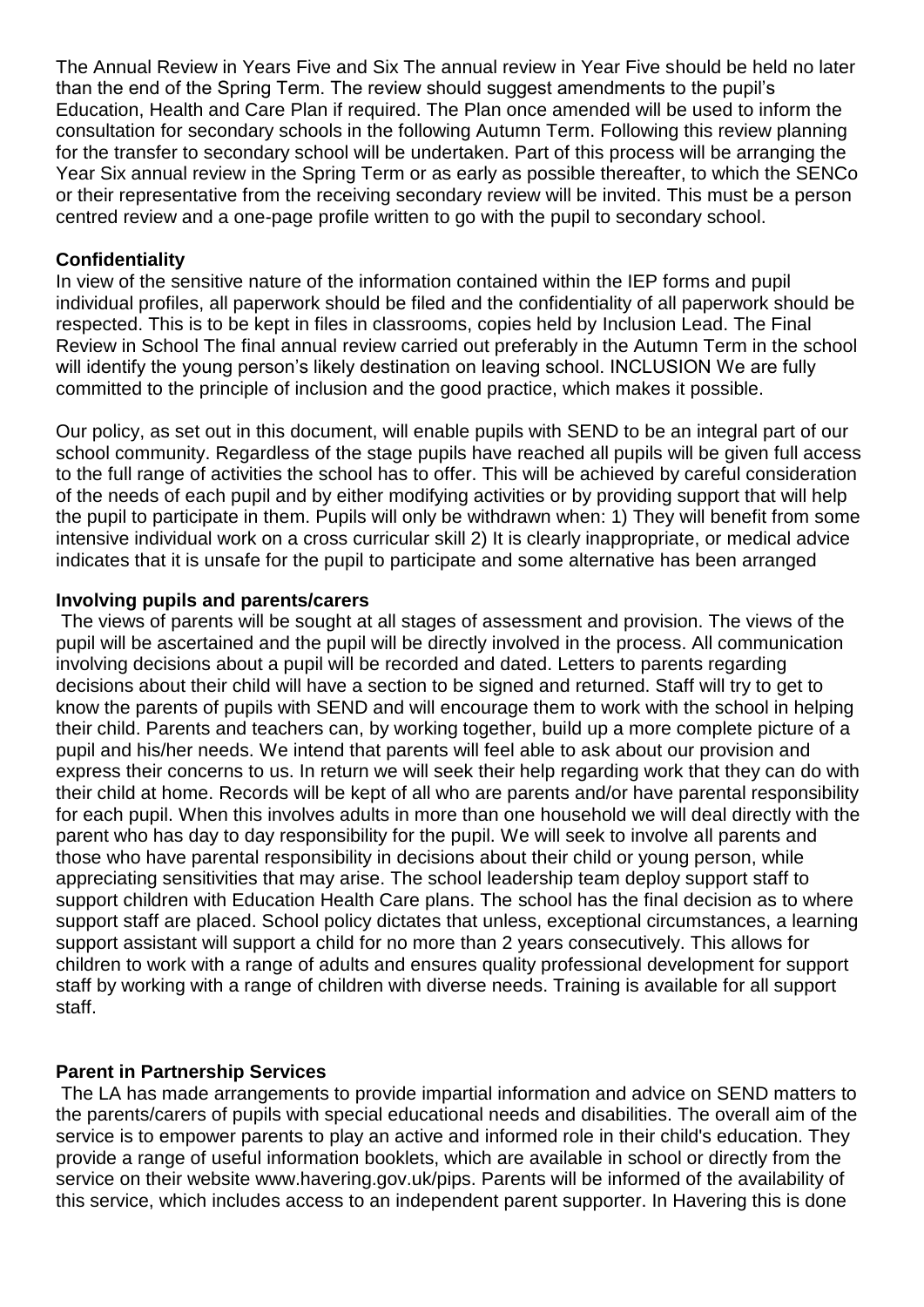through the Parent Partnership Co-ordinator. Details of the service and contact information is available from the Parent Partnership Service.

#### **Working with outside agencies**

The Head Teacher, or a person nominated by the Head Teacher which could be the SENCO/INCO, will oversee and liaise with Health Services, Social Care and other relevant professionals working with pupils in the school. Health Care planning will follow the protocol agreed by Health and Education. The Head Teacher, or nominated person, will ensure that staff have relevant training and there are procedures in place to support pupils.

#### **In-Service Training/Staff Development**

In line with school policy all staff are entitled and encouraged to attend SEND courses appropriate to their needs. The SENDco attends termly meetings organised by the LA. Our classroom assistants attend regular training sessions appropriate to individual and whole school needs. This is in addition to schoolbased Inset.

#### **Leaving School**

When a pupil leaves the school, the Inclusion Lead will forward relevant information about the pupil's needs to the next placement. Where a pupil is moving to another local school or college this will be achieved, wherever possible, by inviting a representative to the last review meeting that is held under the staged procedures described above. We maintain good links with the secondary schools, who receive our pupils. This is particularly so in respect of pupils with SEN or disabilities.

#### **Pre-School Transfer**

Children who have been identified with SEND by a pre-school are discussed on an individual basis with the area SENDCo and the pre-school teachers prior to transfer. In some cases, for vulnerable children, Person Centred Reviews (PCR) will take place.

#### **Secondary School Transfer**

All children have detailed records, which are passed on to secondary school on transfer. The needs of children with SEND are discussed on an individual basis with the secondary liaison teachers prior to transfer. In some cases, for vulnerable children, a PCR will take place.

#### **Complaints Procedure**

As a requirement of the Education Reform Act, the school has a set procedure, which specifies how complaints should be dealt with. When a complaint in relation to Special Educational Needs is received it should be dealt with in the first instance by the Head teacher as is the established practice in school. In the rare instance that the matter cannot be resolved informally then the stage is for it to be considered by the Governing Body as a formal complaint. A copy of the complaints procedure is available on the school's website.

#### **Disabled Access to school building**

The school has wheelchair ramps in place and a special toilet.

#### **RESOURCES**

When the governing body approves the school's budget, consideration will be given to the resources allocated to meeting special educational needs. The annual report to parents will include this information. The Head Teacher will manage the allocated funds and will ensure that the best use is made of these resources through provision mapping. It is now a mandatory requirement that schools fund up to the first £6,000 of any SEND support required by a young person. There is an annual budget for the purchase of SEND resources and the resources are reviewed and updated regularly. Monitoring and Evaluation Provision for SEND is monitored on a regular basis in consultation with all staff. This includes discussion regarding IEPs, teaching support with classroom and feedback from subject leaders. The SEND Governor feeds back to the full Governing Body on a termly basis.